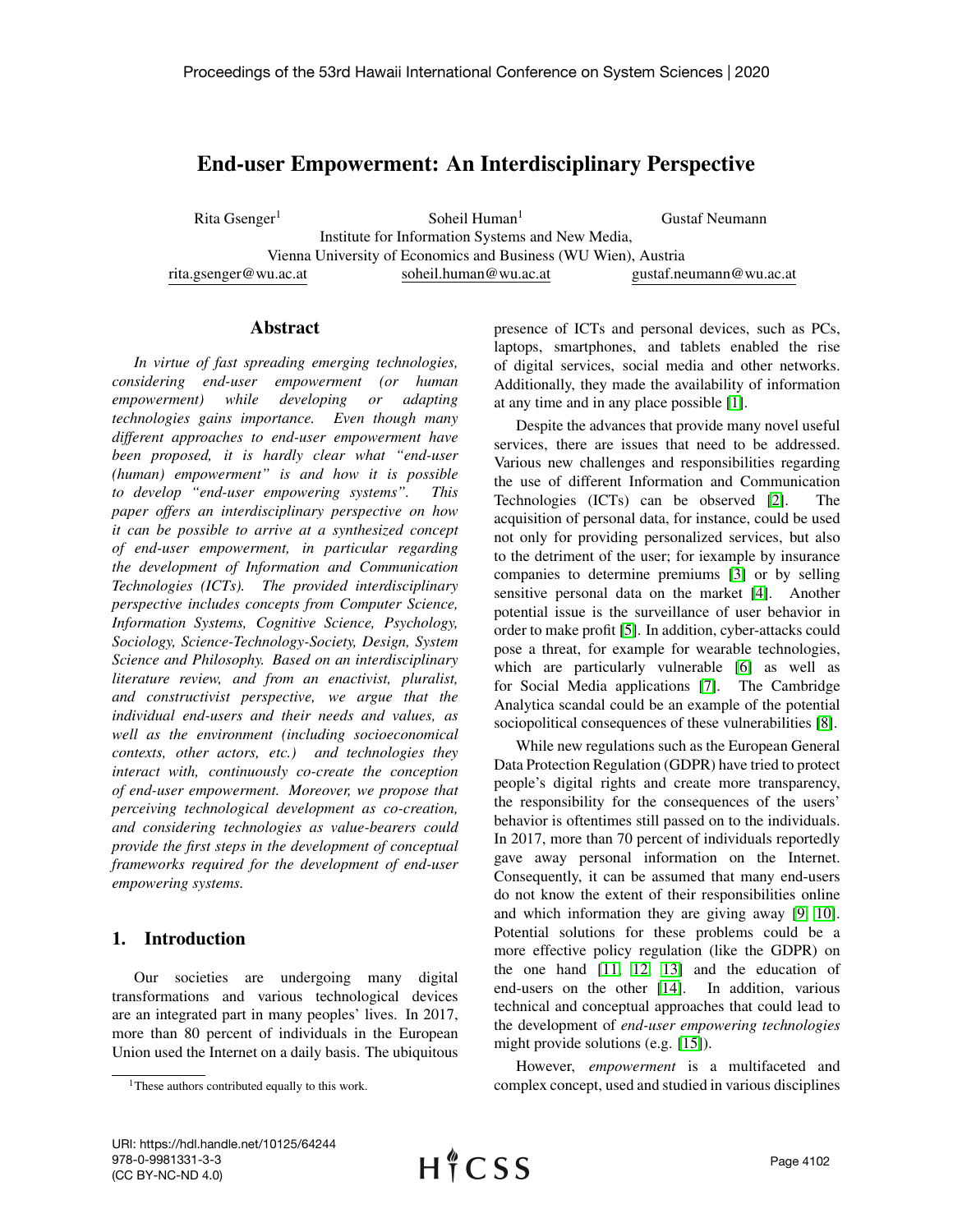like psychology [\[16,](#page-8-15) [17,](#page-8-16) [18,](#page-8-17) [19\]](#page-8-18), social sciences [\[20,](#page-8-19) [21\]](#page-8-20) and media studies [\[22,](#page-8-21) [23\]](#page-8-22). Therefore, differing ways to achieve empowerment, including environmental aspects in which empowerment might have to be conceptualized, are suggested.

The widespread use of ICTs and the crucial role they play in peoples' professional as well as private lives suggest a multitude of relevant contexts for *end-user empowerment*. In light of the complexity of the issue and the various uses of the notion of end-user empowerment, we argue that it is necessary to provide a good understanding of the concept in order to make the best use of it.

End-user empowerment, however, has been conceptualized from different perspectives. From a social perspective, for example, ensuring access to devices and to knowledge, motivating people and teaching them skills by digital inclusion [\[24,](#page-9-0) [21\]](#page-8-20), as well as bridging the digital divide [\[25\]](#page-9-1) are important aspects of end-user empowerment. Psychological approaches, argue that empowerment is a motivational and active concept [\[16,](#page-8-15) [18\]](#page-8-17). Empowerment by design assumes empowerment in participatory approaches [\[26\]](#page-9-2), it suggests a redefinition of the relation of humans with technological objects [\[27,](#page-9-3) [28\]](#page-9-4) and conceptualizes the different roles end-users and designers can have [\[29\]](#page-9-5).

The contribution of this paper is an interdisciplinary overview of the understanding and applications of empowerment-related concepts on different levels, providing a step further towards their synthesis. Based on a systematic literature review, we provide an overview regarding the use of end-user empowerment, i.e. "what is end-user (human) empowerment?", categorized into two interconnected levels: 1) *social structural empowerment*, and 2) *individual empowerment*. Subsequently, we propose that 1) perceiving the development of empowering technologies (including interconnected phases such as design, implementation, evaluation, application, updating) as *co-creation*, and 2) considering empowering technologies as *value-bearers*, can be considered two fundamental elements in the development of conceptual frameworks required for end-user empowering systems, i.e. "how can end-user empowering systems be developed?".

## 2. Methodology

Considering the best practice of systematic literature review (e.g. [\[30,](#page-9-6) [31\]](#page-9-7)), the following steps were included in our literature review: (1) Review planning, (2) Review conduction and (3) Review reporting.

The literature was selected in a systematic literature research using the following key words: *empowerment*, *psychological empowerment* and *design empowerment* using scientific online databases (see Table [1\)](#page-1-0). The literature was reviewed in April and May 2019 and grouped according to its relevance for the topic in question. Four types of literature were considered and classified accordingly (see Table [2\)](#page-1-1): (1) Journal Papers, (2) Conference Papers, (3) Anthologies and (4) Monographs.

<span id="page-1-0"></span>Table 1. Scientific citation indexing services used.

| Database name                                   |
|-------------------------------------------------|
| Web of Science - Social Sciences Citation Index |
| <b>IEEE Computer Society Digital Library</b>    |
| <b>Science Direct</b>                           |
| Vienna University of Economics Library          |
| University of Vienna Library                    |

<span id="page-1-1"></span>Table 2. Document type per relevancy.

|                  |        |          | --           |       |     |
|------------------|--------|----------|--------------|-------|-----|
| Literature       | Direct | Indirect | Not-relevant | Total | %   |
| Journal articles | 35     | Q        |              | 68    | 43% |
| Conference       | 16     |          | O            | 33    | 21% |
| papers           |        |          |              |       |     |
| Anthologies      | 12     |          |              | 29    | 18% |
| Monographs       | 10     |          |              |       | 17% |
| Total            | 73     |          | 37           | 157   |     |
| $\%$             | 43%    | 21%      | 18%          | 7%    |     |

Overall, 157 papers, monographs and anthologies were reviewed and included in the table. The literature was categorized according to relevancy regarding the issues discussed and organized in three categories of differing relevance to the topic of empowerment processes:

- 1. *directly relevant*, including literature which a) relates to the issues directly regarding the empowerment process in a theoretical sense in different contexts, b) including models of empowerment and c) discusses issues of application of empowerment in development of ICTs.
- 2. *indirectly relevant*, including papers which a) refer to examples of the empowerment process in indirectly related contexts and b) discuss issues of application of empowerment models in irrelevant contexts.
- 3. *not relevant*, which in most cases discuss specific psychological processes, such as motivation.

Table [2](#page-1-1) shows the amount of *relevant*, *indirectly relevant* and *not relevant* literature in detail.

This research aims to investigate human empowerment enabled by the application of technological systems. Literature, classified as *indirectly relevant* or *not relevant* was not considered during the detailed investigation of the issue in question.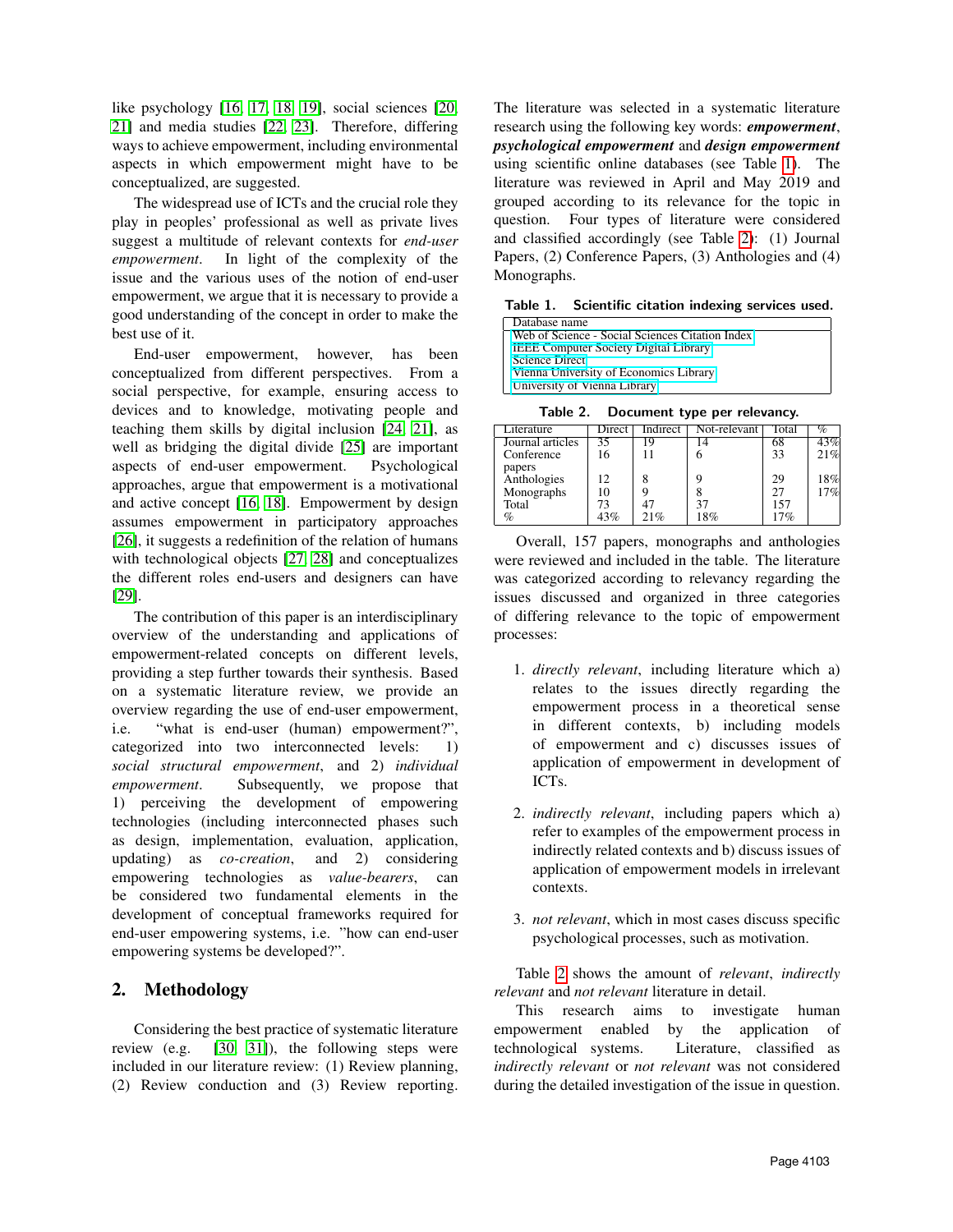As a consequence, 73 papers, monographs and anthologies were considered during the development of the paper.

Table [3](#page-2-0) shows the use of the outlined key words in the literature used.

<span id="page-2-0"></span>Table 3. Most common keywords.

| Keyword                   | Occurrence |
|---------------------------|------------|
| empowerment               | 19         |
| psychological empowerment |            |
| design                    | 10         |
| environment               |            |
| society                   |            |
| model                     | n          |
| motivation                |            |

During the literature review, the abstracts and introductions were coded, which provided the basis for a categorization of the literature. This classification was updated in the course of a thorough study. Figure [1](#page-2-1) shows the conceptual categorization of the studied literature. The categorization includes two main categories which are correlated with our two main background research questions, i.e. 1) "what is human empowerment?", and 2) "how can end-user empowering systems be developed?".



<span id="page-2-1"></span>Figure 1. The categorization of concepts covered in relation to human empowerment

## 3. Two Interconnected Levels of Empowerment

Based on the studied literature, conceptualization of *end-user empowerment* (and *empowerment* in general) highly depends on the perspective and the level of abstraction. While we do consider the continuous interconnectivity and interaction between different human and non-human actors, two interconnected levels of empowerment can be identified in the literature from a conceptual perspective, i.e. 1) social-structural empowerment, and 2) individual empowerment. In the following, we reflect on each of these levels. Moreover, we will argue that considering *empowerment as a continuously emerging property* makes it possible to conceptualize the interconnection between different individual and societal processes and contexts involved.

#### 3.1. Social-structural Empowerment

The advent and dissemination of the Internet brought with it promises of democratization by making public discourse accessible and participation ubiquitously possible. These predictions are more and more questioned [\[32,](#page-9-8) [24\]](#page-9-0). Furthermore, the uneven social diffusion of ICTs can result in a severe polarisation along social and economic lines in the offline world [\[33,](#page-9-9) [34\]](#page-9-10). Social divides, however, structure the digital world just the same [\[35\]](#page-9-11).

As a consequence, appropriate legal frameworks and public policies are crucial to ensure equal access to ICTs in order to decrease the reproduction of social exclusion in the digital context [\[35\]](#page-9-11). Additionally, the protection of the users' privacy and rights are crucial, for example by giving them control over their personal data [\[12\]](#page-8-11).

Currently, the Internet not only reproduces societal divides but, at times, also reinforces unequal relations of power and influence. In many cases, the content produced by users on platforms is utilised for the private financial gain of companies, granting few platforms success and leading to a monopolization in the market. Although in many cases users do profit, they are often not included in the financial gains, which stem to some extent from their content and activities on a platform. Advantaged groups in society oftentimes benefit most from the use of ICTs, whereas people with a low income and status, less access and fewer digital skills are disadvantaged [\[24\]](#page-9-0).

Many platforms, such as mobility service providers, offer cheap or sometimes seemingly free services, giving an impression of community in social networks, economic connections without intermediaries and a new social focus. However, such platforms can construct new unbalanced social structures. While individuals do gain economically from certain offers, some public services are increasingly under pressure [\[34\]](#page-9-10).

Additionally, inequality can be perceived as a structural problem of the Internet itself. Search engines, for instance, foster centralization, promoting the most visible sites and excluding other content. This content is in turn mainly produced by already economically privileged groups in the offline world [\[32\]](#page-9-8).

Disadvantaged groups might be even more afflicted if Internet access and digital skills are considered an important prerequisite for employment and civic engagement [\[36\]](#page-9-12). As a consequence, the responsibility of getting access to digital technologies on the one hand and the skills to use them on the other hand, which was previously assumed by public and private institutions,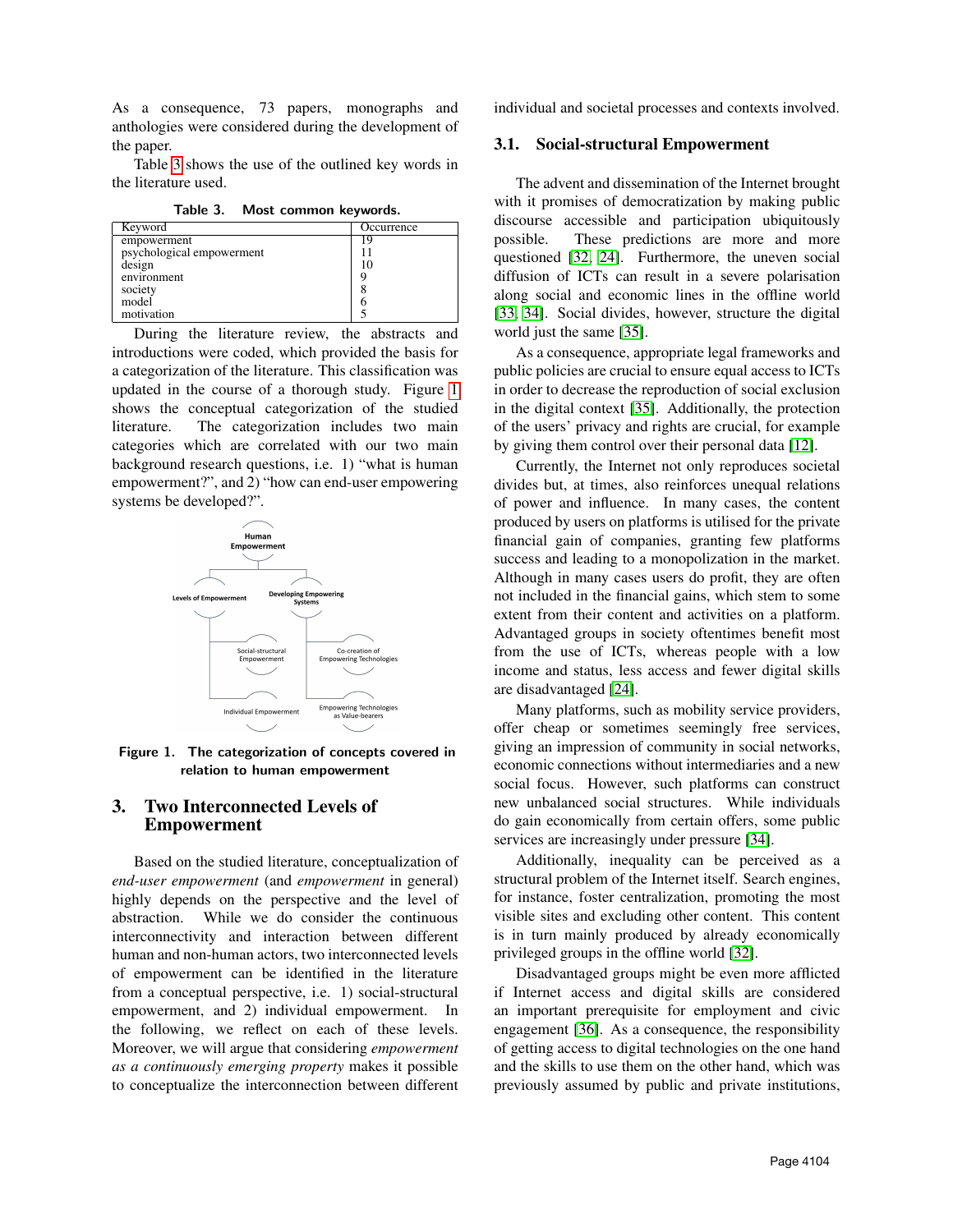is shifted to an individual level as the dominant culture becomes increasingly digital. Many services might be only usable by individuals with digital skills and access, whereas other groups would be largely ignored.

In addition to barriers due to skills and knowledge, some users face structural problems of Internet or ICT access due to socio-economical constraints. According to research, disadvantaged groups could be empowered by providing them access to ICTs, including knowledge and skills to use them efficiently. Regarding social media, for example, "empowering people [...] means enhancing the capabilities for genuinely understanding Social Media and their impact on private life" [\[23\]](#page-8-22). Additionally, these kinds of technologies could empower their end-users, as they can find financial and other support on social media networks or by "empowering their claims to expertise" [\[21\]](#page-8-20).

Competences surrounding the use of social media are crucial to enable self-determined judgement and action by end-users. A competent end-user should have knowledge regarding the functions and structures of the media used, for example, to adjust the privacy settings. This knowledge includes the creative use of the media, the capability to assess what kind of interests lie behind the presented phenomena and reflect upon them in a critical manner. Knowledge and evaluation are thus realized in the actions of end-users, enabling the conscious and creative use of the media [\[14\]](#page-8-13).

Solving digital exclusion solely regarding physical access is not enough [\[35\]](#page-9-11), however, as the way ICTs are used plays a significant role in bridging the digital divide along socioeconomic lines [\[37\]](#page-9-13). Even if the end-user is apt to take care of privacy and security within the technical possibilities of an application and even if the end-user subsequently deletes their data, it seems naive to believe that would suffice, as data controllers store the data of their end-users in multiple locations, in order to be able to provide them reliably [\[5\]](#page-8-4).

Empowerment could only be guaranteed if power is distributed between all individuals and access to opportunities, skills and knowledge is provided. On a structural level, the conditions for empowerment are considered being crucial. Empowerment could become possible if top down approaches are abandoned for a more participatory system [\[17\]](#page-8-16). Consequently, the structures and enablers for empowerment are crucial to make the process possible. In light of social structural inequalities, access to these resources presents an important prerequisite for end-user empowerment, as for example home access to the Internet can provide more possibilities for informal learning.

Skills are required in order to use ICTs and various platforms efficiently. Besides that, attitudes toward the technology, which relate to the motivation and purpose individuals want to use it for and how much they engage are crucial [\[35\]](#page-9-11). We would additionally argue that empowerment does not only consist in being able to use technology adequately, but also to have the power and possibility to decline using it [\[24\]](#page-9-0). Overall, the social structural level of empowerment refers first to infrastructure as a facilitator of empowerment and second, skills, knowledge and the freedom of choice are crucial to make the process of end-user empowerment sustainable.

#### 3.2. Individual Empowerment

Empowerment has been conceptualized in approaches focused on the individual without considering contextual and environmental influences [\[38\]](#page-9-14), [\[39\]](#page-9-15). In the following, we summarize the main notions regarding the individual level of empowerment, focusing on it as an individual psychological and cognitive process embedded in a certain environment. Therefore, interpersonal and reciprocal processes are included. Regarding these, some presuppositions have to be considered:

- Empowerment varies in different people and is considered a progressive development.
- Empowerment takes different forms according to the socioeconomic status, the necessities in people's life situations and their general circumstances.
- Additionally, the requirements for the empowerment process and what form it takes, depend on the context, which is equally subject to change.
- Furthermore, empowerment is fluctuating and changing over time. People can experience different empowering and disempowering processes over time and to different extents.
- Accordingly, a global measure of empowerment would not be productive. It could lead to the assumption of empowerment being a static personality trait instead of a dynamic construct, which would not be accurate for constantly changing individuals in dynamic environments [\[40\]](#page-9-16).
- To that effect, one single definition would not be appropriate either [\[38\]](#page-9-14).

Empowerment can be conceptualized as a *nomological network* focused on control, which is open-ended and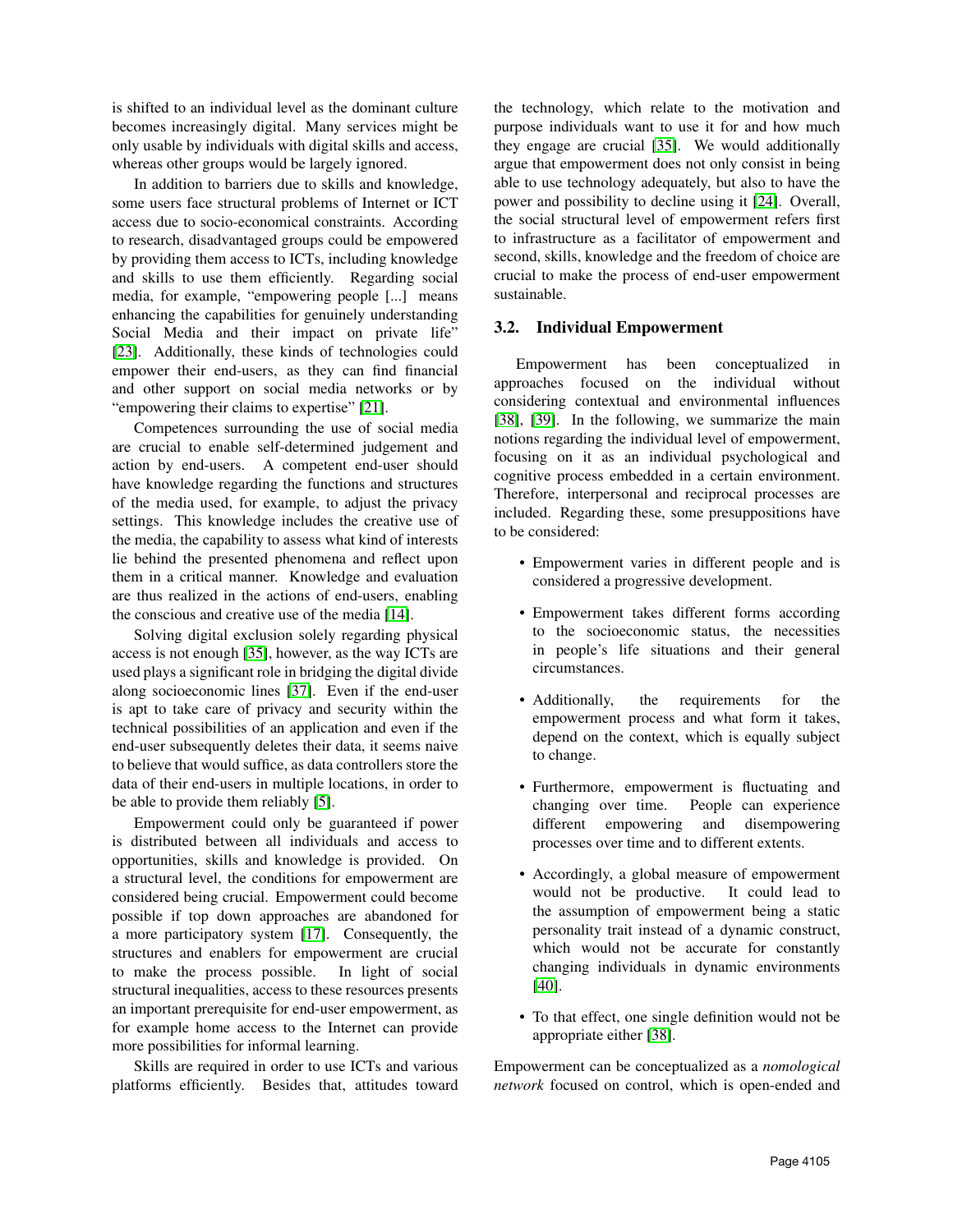therefore suitable for different populations and contexts. According to Zimmerman, *psychological empowerment* is understood as having three components [\[40\]](#page-9-16):

- 1. The *intrapersonal component*, which involves people's self-conceptions, "domain-specific perceived control and self-efficacy, motivation to control, perceived competence, and mastery". Control, thereby, refers to the perceived ability of influencing different areas in life. This component refers primarily to belief as a prerequisite to try and achieve goals.
- 2. Empowerment includes a *behavioral component*, meaning "actions taken to directly influence outcomes".
- 3. The *interactional component* of psychological empowerment asserts that people have beliefs about their options in order to reach self set goals and to exert control. Hence it is implied that they are aware of the given norms and values of a community. In that case, the individual needs to know about the resources necessary in order to achieve goals, knowledge on how to obtain them and skills to manage them. Being able to handle resources is referred to as "environmental mastery". Therein, knowledge about causal relations and subsequent effects between people, objects and other factors in the environment, providing a connection between the aspect of perception and the action of control, are included. These skills are crucial for the independence of individuals and for their empowerment.

Empowerment regarding its *motivational aspect* [\[18\]](#page-8-17) is picked up by Spreitzer [\[16\]](#page-8-15), [\[17\]](#page-8-16), in her discussion on employees in the work context, framed as "intrinsic task motivation" [\[18\]](#page-8-17). Motivation is significant insofar as it provides the prerequisites for *cognition* viewed as pertinent to empowerment. As a consequence, a task should be active and purposeful in order to provide a motivational component. Thomas and Velthouse suggest a model of *cognitive empowerment*, which consists of a loop between environmental events, task assessment and behaviour: "Environmental events provide data to the individual about the consequences of ongoing task behavior, about conditions and events relevant to future behavior. This data is seen as shaping the individual's task assessments regarding impact, competence, meaningfulness, and choice. These task assessments, in turn, energize and sustain the individual's behavior. This behavior then impacts environmental events [...]" [\[18\]](#page-8-17).

Regarding the task assessments, Thomas and Velthouse [\[18\]](#page-8-17) adopt a *constructivist* view, refuting *objectivist* stances. Motivation of an individual is considered not only influenced by external events, but also by the manner of the individual's interpretations. They are constituted by "*generalized* beliefs about impact, competence, meaningfulness, and choice" called "global assessments" [\[18\]](#page-8-17), which are affected by previous task assessments.

The circle of self-empowerment can be subject to external influences and if either the environmental events or the way of interpreting them is altered, the entire process of empowerment can be enhanced or disturbed. According to the data given, the individual makes assessments along four lines, namely "impact, competence, meaningfulness, and choice" [\[18\]](#page-8-17). These have additional effects on motivation, as the individual can conceive them as a reward for a specific task [\[18\]](#page-8-17). This concept is reduced to user-empowerment as a "motivational construct manifested in four cognitions" [\[16\]](#page-8-15). It includes meaning, competence, self-determination and impact:

- *Meaning* refers to the decisions an individual makes in reference to their personal values.
- *Competence* refers to the belief of being able to perform well.
- *Self-determination* is conceived as autonomous decision-making.
- *Impact* refers to the influence an individual can have.

If any of these *cognitions* is not present, the empowerment felt by the individual might be less strong. Thomas and Velthouse [\[18\]](#page-8-17) conceive it as a continuum, avoiding a dichotomous conception of either being or not being empowered.

Spreitzer [\[16\]](#page-8-15) additionally mentions the role of the *environment shaping empowerment*. In her conception, the individual process of interpretation is less emphasized, even as it is focused on the perception of a person presuming an individual role in their work life. On the one hand individuals should believe that they are able to shape their role as they wish and on the other hand they should desire to do so [\[16\]](#page-8-15).

Besides theoretical reflections, empirical studies developed by Spreitzer (e.g. [\[16\]](#page-8-15)) indicate that empowerment is continuous and that the four aspects mentioned previously do contribute to an overall *feeling of empowerment*. Her empirical studies have been conducted cross-culturally and in different work contexts [\[17\]](#page-8-16).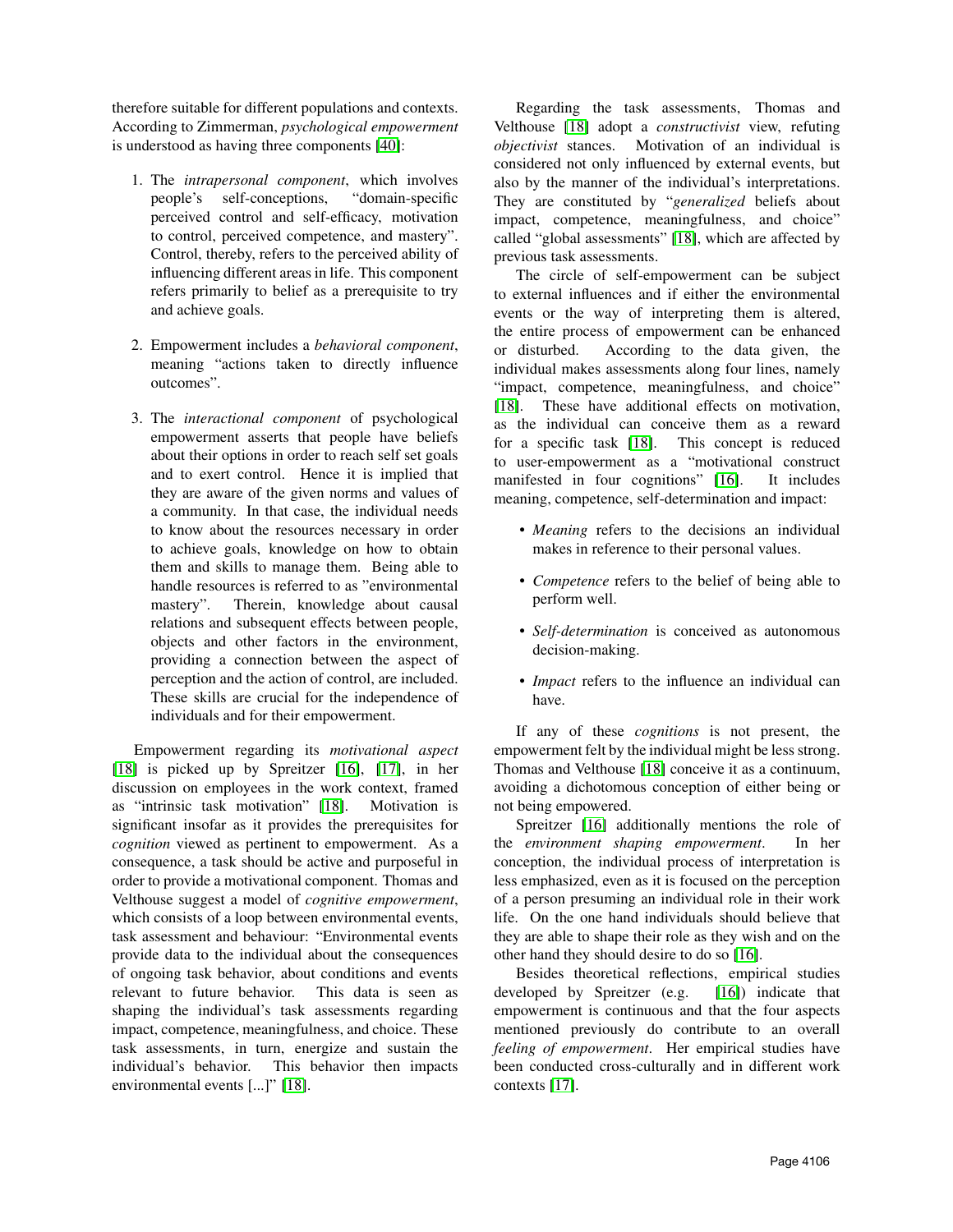The active conception of empowerment as task motivation is used further by Kim and Gupta [\[41\]](#page-9-17) to present a conception of end-user empowerment in the context of Information Systems' (IS) usage and design, focusing on the work environment. They propose that *perceived fit* and *job autonomy* referring to job design, i.e. "climate for achievement", just like IS design have a positive effect on end-user empowerment. By conducting a study, the authors could find that these aspects have a significant impact on end-user empowerment and they conclude that it has a considerable effect on an end-users behaviour. Additionally, they do imply that emergent use, meaning the innovative use of systems can be achieved directly by means of end-user empowerment [\[41\]](#page-9-17).

Approaches to empowerment regarding individual *control* or *motivation* have been criticized to focus too much on the *individual*, neglecting the role of *community* [\[42\]](#page-9-18), which is to be considered crucial for its very definition [\[39\]](#page-9-15). Christens [\[43\]](#page-9-19) suggests to expand the conception of empowerment as a *nomological network with a relational approach*. The relational component is influenced by a sense of community on the one hand and influences participation on the other hand. An important element is competence to form relationships with others and subsequently establish solidarity. This is especially important in group settings and regarding collective agency. Additionally, forming interpersonal bonds can help to overcome social divisions and mobilize networks [\[43\]](#page-9-19).

Interpersonal relationships shape a community and can be instrumental in forming social power [\[38\]](#page-9-14). Psychological studies suggest the importance of the connection between community and intrapersonal empowerment ([\[40\]](#page-9-16), [\[44\]](#page-9-20), [\[45\]](#page-9-21), [\[46\]](#page-9-22)). Speer [\[38\]](#page-9-14) additionally concludes that a fundamental difference between an intellectual understanding about social change on the one hand, and the individual efficacy and sense of control on the other, can be asserted. That means even though people understand the issues at hand, they may lack the ability to take action [\[38\]](#page-9-14).

In order to synthesize the individual and the social context, Cattaneo and Chapman [\[19\]](#page-8-18) propose an *Empowerment Process Model*. In that context, empowerment is understood as fundamentally connected to the gaining of power in interactions with people and with systems. The authors define empowerment as an "*iterative process in which a person who lacks power sets a personally meaningful goal oriented towards increasing power, takes actions toward that goal, and observes and reflects on the impact of this action, drawing on his or her evolving self-efficacy, knowledge, and competence related to the*

*goal"*. A cyclical process iterates through those six components, which are influenced by the individual's social context. The outcome of the process depends on individual efforts on the one hand and on the respective self-set goals on the other. The social context is crucial, due to the inequalities in people's possibilities of gaining power [\[19\]](#page-8-18). This approach highlights the interrelation of the individual level with the social-structural level of empowerment. Overall, individual empowerment is conceived as a continuous process dependent on individual preconceptions, goals and environment. Certain aspects have been identified as crucial for the empowerment process: the possibility to actualize control, the perception of being in control [\[40\]](#page-9-16), including motivational aspects [\[18,](#page-8-17) [16\]](#page-8-15). Furthermore, intrapersonal aspects and a community is emphasized as influencing the empowerment process [\[38\]](#page-9-14).

## 3.3. Empowerment as a Continuously Emerging Property

Empowerment in our understanding is a continuously emerging property including multilevel co-creating processes with many dimensions. Figure [2](#page-6-0) shows how social-structural and individual empowerment are two crucial dimensions of empowerment. In an enactivist view of the world, the user as a cognitive system is embedded in an environment and inherently connected with it [\[47,](#page-9-23) [48\]](#page-9-24). As a consequence, the individual and the social level are not separate entities, but interdependent processes. Furthermore, the social context and the attributed purpose influence the individual empowerment process. Additionally, the process can vary according to personal differences, experiences and the social environment. The individual, in turn, is more and more capable of influencing the environment during the empowerment process.

# 4. Empowering by Design

Considering the importance of end-user empowerment in our digital age, a question that needs to be addressed is "how can empowering systems be developed?" Our short answer is that empowerment needs to be considered and materialized in systems development, including the interactions they cause, i.e. *empowering by design*. While proposing a comprehensive guideline regarding the development of empowering systems is beyond the scope of this paper, we reflect in the following on two important aspects that can enable the development of inherently empowering systems.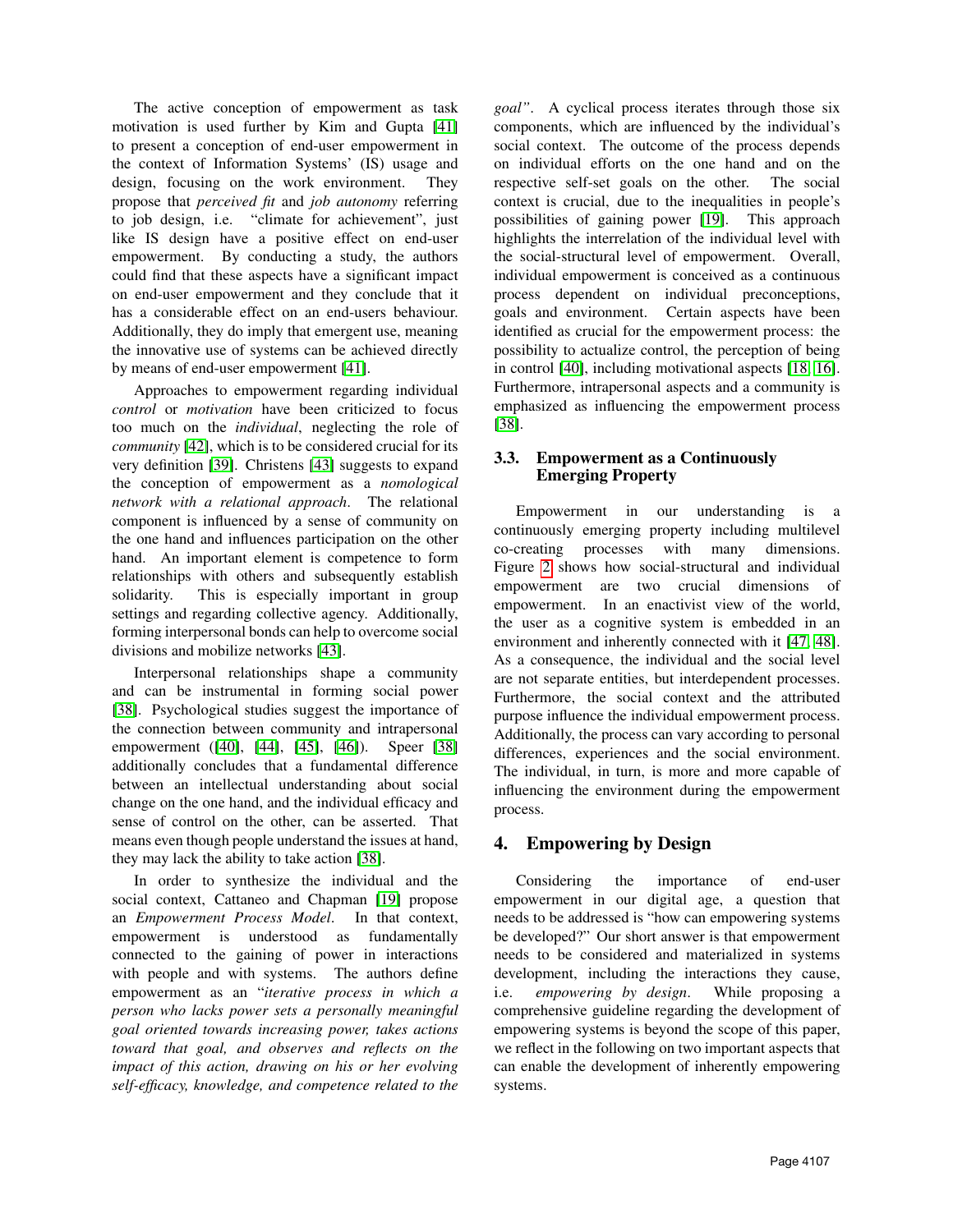

<span id="page-6-0"></span>Figure 2. Two Levels of processes and contexts involved in End-User Empowerment 4.1. Co-creation of Empowering Technologies becomes more and more unclear [\[29\]](#page-9-5).

Design of ICTs is argued to enable empowerment, mostly in regard of participatory approaches in the development of a system [\[49,](#page-9-25) [29,](#page-9-5) [26\]](#page-9-2) or arguing that the design of an object is not completed once it is in use [\[26\]](#page-9-2).

Hippel and Katz [\[50\]](#page-9-26) suggest toolkits as an alternative to the constant estimation of the end-users' needs, simultaneously enabling them to be innovative and to decide for themselves. While the end-users take care of the tasks related to their needs, the manufacturers provide the solutions and in order for that process to work, toolkits are used [\[50\]](#page-9-26).

Even though such an account of end-user participation has gained prevalence under "support of market considerations, decision-making legitimacy debates, and cyber-cultural utopias of creative individualism" [\[29\]](#page-9-5), Vardouli argues that empowerment by design can instead be achieved by means of "technological mediation"[\[29\]](#page-9-5). The above mentioned toolkits do not leave many options to the end-users, it is thus doubtful to what extent users can be considered designers in that scenario. The author questions to what extent empowerment can be assigned to an end-user in that context [\[29\]](#page-9-5).

In the situation of a relation between a designer (or developer), an end-user and a tool the question *"who designs?"* (or *who develops?*) is crucial insofar as it can elucidate the relation between the end-user and the technology. Moreover, it can be seen as a crucial part of the question regarding end-user empowerment. The designers (or developer's) role is to provide the environment for this relation. If the question is asked in regards to technological mediation, ethical and political dimensions of the relationship of humans with technology could become relevant, considering the fact that the distinction between producers and consumers

The blurring of boundaries between producer and user could be exemplified by approaches considering the end-user a *"produser"* [\[51,](#page-9-27) [52\]](#page-9-28). According to Vardouli [\[29\]](#page-9-5) end-users can subsume different roles in design, as they could be both a rational and a behavioral agent, who is connected to the environment by the designer by means of "fit relations" [\[29\]](#page-9-5). The end-user could additionally assume the role of a purely rational agent, making deliberate decisions. Lastly, an end-user could be seen as a behavioural agent, who "forms intentions by conversing with the machine"[\[29\]](#page-9-5), whereby the designer (or developer) defines the extent of possibilities for the end-user [\[29\]](#page-9-5).

Co-creation of empowerment technologies is argued to be achievable by means of toolkits and participation by the end-user [\[50\]](#page-9-26). Due to the determination of the scope of application by the designer (or developer), participation is argued to be insufficient in order to foster empowerment processes [\[29\]](#page-9-5). The latter creates the application with a preconception of values, just like the end-user who has a certain intention by choosing an application and using it in a specific way.

#### 4.2. Technological Systems as Value-bearers

Technological systems and devices embody values prevalent in a society. Values are included in the design (and implementation) of systems and their consideration is widely considered a part of the evaluation of a technological device. Therein, not only functional values like efficiency, reliability or user-friendliness are to be considered, but also political and social values. In modern democracies, these might include liberty, justice, enlightenment, privacy, security, friendship, comfort, trust, autonomy, and sustenance [\[53\]](#page-9-29). Designers who develop systems with regard to values often have to combine different methodologies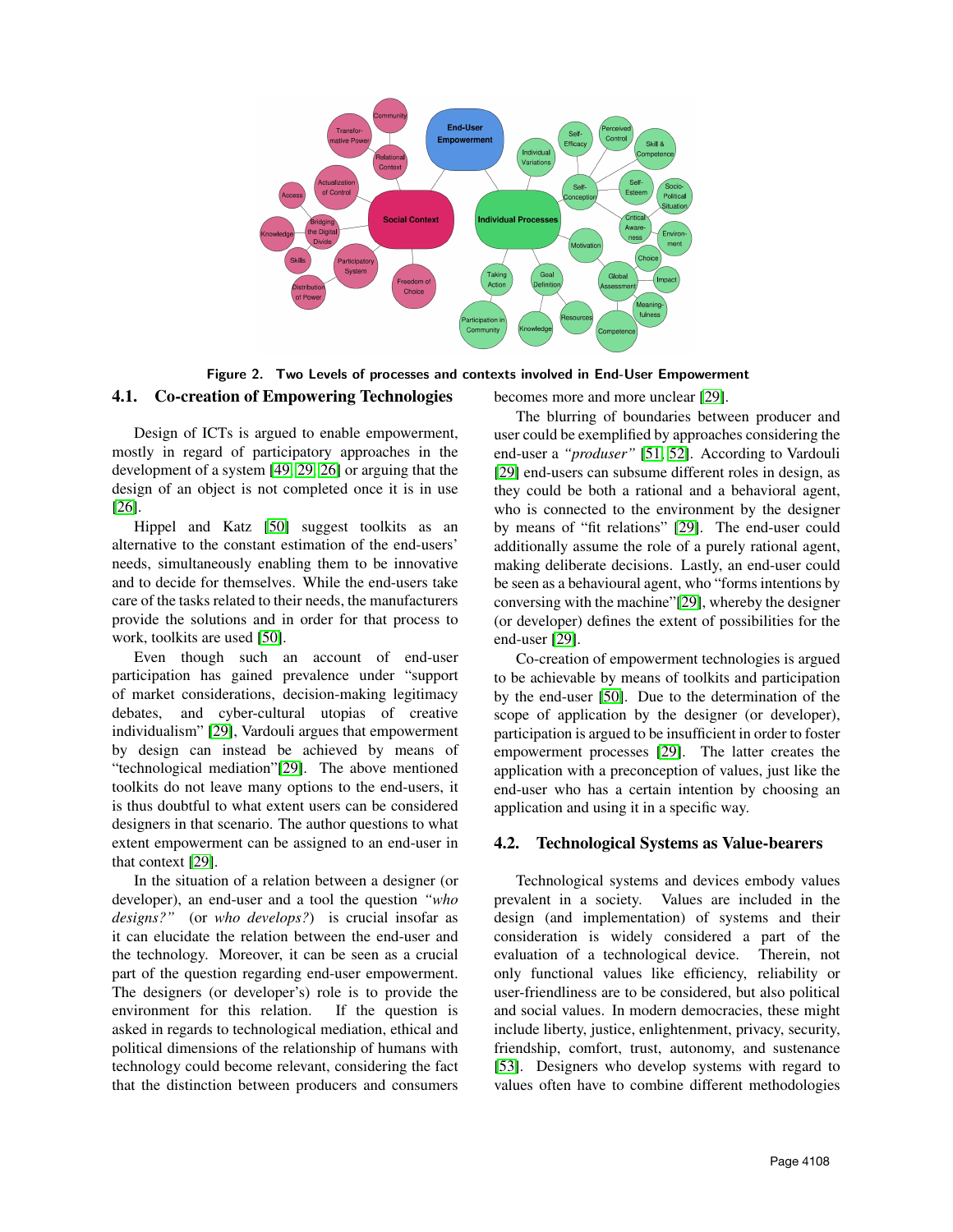and various areas of knowledge [\[53\]](#page-9-29).

Values in the context of design and innovation can refer to four overlapping levels: users, organizations, ecosystems and society. Thereby, the values of the users need to be included in the organization, those of the organization need to be included in the values of the ecosystem and those of the ecosystem in turn need to be aligned with those of society [\[54\]](#page-9-30). Moreover, the alignment of values should be a bidirectional process between the overlapping levels.

The values for the users, therein, are presupposing the role of a user as a target audience (or sometimes as a consumer) for the products developed. Therefore, values for the users are considered as making the use of the product a pleasurable experience, in order to keep them using it over an extended period of time. Users preferences and goals, however, differ; meaning the design of a product would need to account for as many of them as possible [\[54\]](#page-9-30).

From an organization-centric perspective, the creation of values for the organizations themselves, for instance to meet market needs, to make profits and to take care of their employees, is important. A user-centric strategy, however, might have various advantages for an organization as it strives to create value for their customers. That would include anticipating the users needs (and even creating new needs), which subsequently could be met by the organization [\[54\]](#page-9-30).

A user-centric perspective, if it includes end-user empowerment, would take a different approach. Perceiving empowerment overall as a quest for freedom and emancipation, including the creation of an individuals agency [\[20\]](#page-8-19), contradicts an account of value creation by creating users' needs. Additionally, it would mean to include the promotion of the ability to decline the use of a certain product, which contradicts the interests of some the organisations, such as profit-oriented companies.

An important aspect of the empowerment process is the setting and pursuing of a meaningful goal. These objectives are additionally influenced by the individual's beliefs and cultural context, as the person would only choose a goal, which was important enough to pursue [\[19\]](#page-8-18). In any case, it is still under discussion whether universal cultural values can be assumed [\[55\]](#page-9-31).

Overall, the design and development of technological systems are influenced by the values of the designers (or developers) on the one hand and the end-users on the other hand. The latter are in turn determined by the goals they pursue and the culture they are embedded in. In that context, emancipation and agency are crucial to consider as part of the

empowerment process [\[20\]](#page-8-19). All these values need to be materialized in ICTs or in the interactions that the systems would enable. Therefore, we propose perceiving technological systems as value-bearers [\[56\]](#page-9-32), is an important element of conceptual frameworks aiming to support the development of empowering systems.

# 5. Discussion and Future Work

This paper provides an interdisciplinary overview of different approaches to end-user empowerment. To empower could signify to give or to share power in some sense, like legal power by establishing a framework that can share the power people have on the Internet with legislation. Empowerment can additionally be regarded as a capability to achieve something or to deal with situations adequately, reflected in the capability approaches [\[23,](#page-8-22) [14,](#page-8-13) [20\]](#page-8-19). Furthermore, it can be understood on an individual level, including the motivation and cognition of a person [\[18,](#page-8-17) [17,](#page-8-16) [16\]](#page-8-15).

In this paper, we have outlined two dimensions being part of empowerment as a continuously emerging property: (1) The social structural dimension, which focuses mainly on capabilities regarding the skills of end-users on the one hand and the access to the technology on the other. (2) The individual dimension, which perceives empowerment as a cognitive process revolving around motivation, control and the actualization of power, including environmental influences [\[18,](#page-8-17) [17\]](#page-8-16). Approaches regarding the design of ICTs for end-user empowerment focus to some extent on participatory accounts, making it possible to give the end-user either more options or a participatory role in the developmental process. The end-user can presume different roles in development, however, which do not necessarily lead to empowerment [\[29\]](#page-9-5). In order to conceptualize empowerment as a process in regards to the design and development of ICTs, the values of the designers (or developers) and the end-users should be taken into account. In that regard, agency and emancipatory values should not be overlooked as part of human empowerment [\[20\]](#page-8-19). These are crucial for the motivation of an individual, which is in turn is important for the empowerment process [\[18,](#page-8-17) [16\]](#page-8-15), as well as the goals individuals would set for themselves [\[19\]](#page-8-18).

By showing that all of the above mentioned conceptions of empowerment include different aspects in focus and context, we argue that it would be beneficial to synthesize these accounts and include a value-centric and human-centric approach, i.e. *empowering by design*. We stipulate that an inclusion of a multidimensional account of human empowerment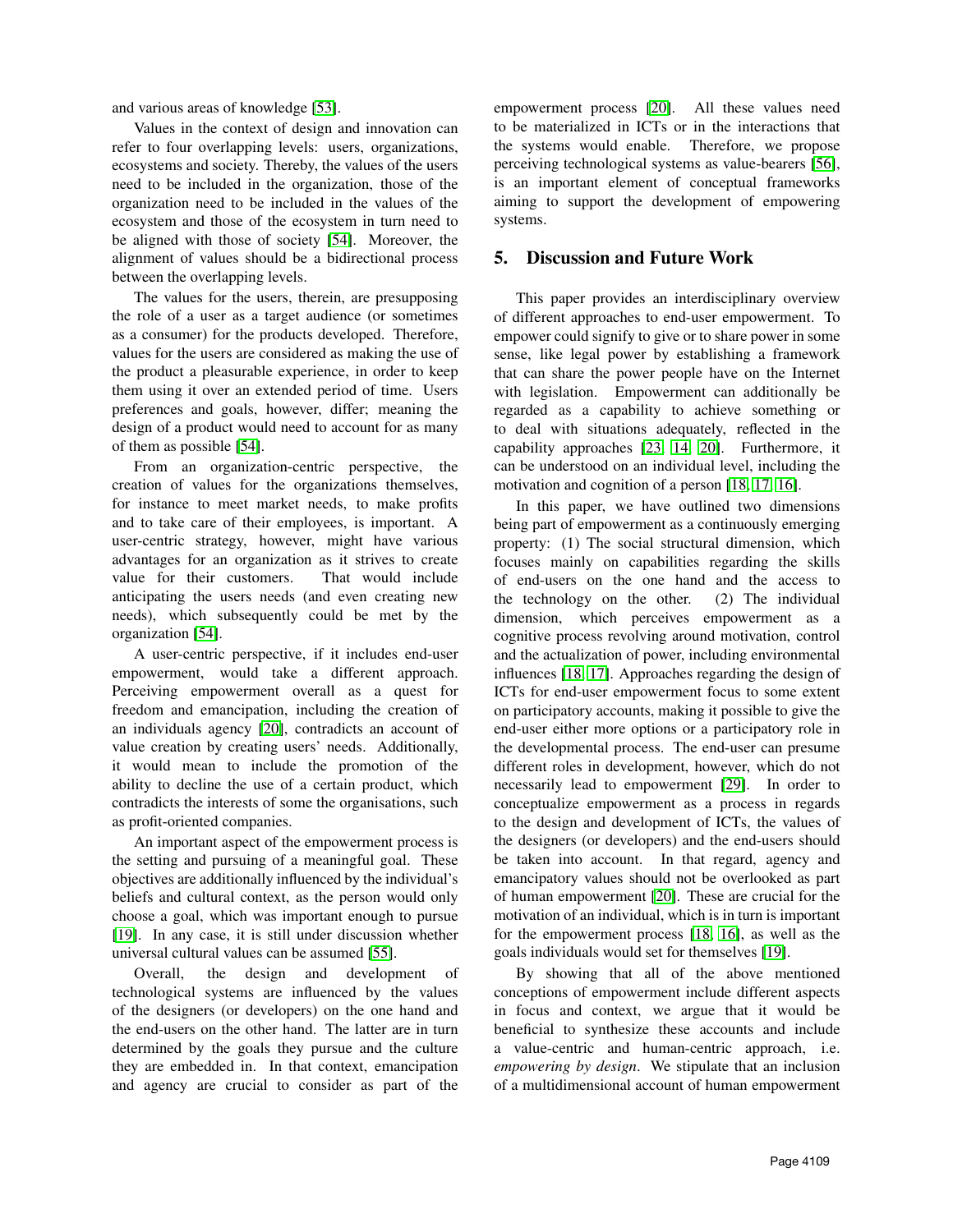would be beneficial for the design and development of accountable systems. Being empowered could enable end-users to use ICTs consciously and in a responsible manner.

Our future work will accordingly focus on the synthesis of various concepts of empowerment, combining them in an interdisciplinary manner and integrating different levels of relevance. Thereby, the individual end-users, the process of empowerment, the external environment and its influence, the technologies in question and the contexts they are embedded in, would be included. Moreover, we would study the relationship between end-user empowerment and emerging concepts such as *accountability* of Information Systems in more detail. Furthermore, we aim to conduct empirical studies, for instance on the users' perception of empowerment, in order to evaluate different aspects proposed in the literature regarding end-users. Our final goal is to develop an interdisciplinary roadmap towards the development of empowering systems based on the state of the art literature and our empirical findings.

#### References

- <span id="page-8-0"></span>[1] D. Lupton, *Digital Sociology*. London: Routledge, 2017.
- <span id="page-8-1"></span>[2] S. Human, G. Neumann, and M. F. Peschl, "[How] Can Pluralist Approaches to Computational Cognitive Modeling of Human Needs and Values Save our Democracies?," *Intellectica*, vol. 70, pp. 165–180, 2019.
- <span id="page-8-2"></span>[3] J. Gammack and A. Marrington, "The promise and perils of wearable technologies," in *Managing Security Issues and the Hidden Dangers of Wearable Technologies* (A. Marrington, D. Kerr, and J. Gammack, eds.), pp. 1–18, Hershey, PA: IGI Global, 2017.
- <span id="page-8-3"></span>[4] N. Kirchner, S. Human, and G. Neumann, "Context-Sensitivity of Informed Consent: The Emergence of Genetic Data Markets," in *Workshop Engineering Accountable Information Systems; European Conference on Information Systems – ECIS 2019*, (Stockholm, Sweden), 2019.
- <span id="page-8-4"></span>[5] D. Kerr, K. Butler-Henderson, and T. Sahama, "Security, Privacy, and Ownership Issues with the Use of Wearable Health Technologies," in *Managing Security Issues and the Hidden Dangers of Wearable Technologies* (A. Marrington, D. Kerr, and J. Gammack, eds.), pp. 161–182, Hershey, PA: IGI Global, 2017.
- <span id="page-8-5"></span>[6] W. B. Glisson, T. Andel, T. McDonald, M. Jacobs, M. Campbell, and J. Mayr, "Compromising a Medical Mannequin," pp. 1–11, 2015.
- <span id="page-8-6"></span>[7] O. Leistert, "Soziale Medien als Technologien der Uberwachung und Kontrolle," in *Handbuch Soziale Medien* (J.-H. Schmidt and M. Taddicken, eds.), pp. 233–251, Frankfurt am Main: Springer, 2017.
- <span id="page-8-7"></span>[8] H. Berghel, "Malice Domestic: The Cambridge Analytica Dystopia," *Computer*, vol. 51, pp. 84–89, May 2018.
- <span id="page-8-8"></span>[9] L. Brandimarte, A. Acquisti, and G. Loewenstein, "Misplaced Confidences: Privacy and the Control

Paradox," *Social Psychological and Personality Science*, vol. 4, pp. 340–347, May 2013.

- <span id="page-8-9"></span>[10] A. P. Felt, E. Ha, S. Egelman, A. Haney, E. Chin, and D. Wagner, "Android permissions: user attention, comprehension, and behavior," in *Proceedings of the Eighth Symposium on Usable Privacy and Security - SOUPS '12*, (Washington, D.C.), ACM Press, 2012.
- <span id="page-8-10"></span>[11] P. De Hert, V. Papakonstantinou, G. Malgieri, L. Beslay, and I. Sanchez, "The right to data portability in the GDPR: Towards user-centric interoperability of digital services," *Computer Law & Security Review*, vol. 34, pp. 193–203, Apr. 2018.
- <span id="page-8-11"></span>[12] L. Urquhart, N. Sailaja, and D. McAuley, "Realising the right to data portability for the domestic Internet of things," *Personal and Ubiquitous Computing*, vol. 22, pp. 317–332, Apr. 2018.
- <span id="page-8-12"></span>[13] S. Wachter, "Normative challenges of identification in the Internet of Things: Privacy, profiling, discrimination, and the GDPR," *Computer Law Security Review: The International Journal of Technology Law and Practice*, vol. 34, pp. 436–449, June 2018.
- <span id="page-8-13"></span>[14] U. Wagner, "Kompetenzen fuer soziale Medien," in *Handbuch Soziale Medien* (J.-H. Schmidt and M. Taddicken, eds.), pp. 251–273, Frankfurt am Main: Springer, 2017.
- <span id="page-8-14"></span>[15] K. O. Aybar, S. Human, and R. Gsenger, "Digital Call for Socio-technical Privacy Management Approaches," in *Workshop Engineering Accountable Information Systems; European Conference on Information Systems – ECIS 2019*, (Stockholm, Sweden), 2019.
- <span id="page-8-15"></span>[16] G. Spreitzer, "Psychological Empowerment in the Workplace: Dimensions, Measurement, and Validation," *The Academy of Management Journal*, vol. 38, pp. 1442–1465, Oct. 1995.
- <span id="page-8-16"></span>[17] G. Spreitzer, "Taking stock: A review of more than twenty years of research on empowerment at work," in *The SAGE Handbook of Organizational Behavior: Volume I. Micro Approaches* (J. Barling and C. Cooper, eds.), pp. 54–73, London: Sage Publications, 2008.
- <span id="page-8-17"></span>[18] K. W. Thomas and B. A. Velthouse, "Cognitive Elements of Empowerment: An "Interpretive" Model of Intrinsic Task Motivation," *The Academy of Management Review*, vol. 15, pp. 666–681, Oct.
- <span id="page-8-18"></span>[19] L. B. Cattaneo and A. R. Chapman, "The process of empowerment: A model for use in research and practice.," *American Psychologist*, vol. 65, no. 7, pp. 646–659, 2010.
- <span id="page-8-19"></span>[20] C. Welzel, *Freedom Rising. Human Empowerment and the Quest for Emancipation*. Cambridge: Cambridge University Press, 2013.
- <span id="page-8-20"></span>[21] L. Rainie and B. Wellmann, *Networked. The New Social Operating System*. Cambridge: Cambridge University Press, 2012.
- <span id="page-8-21"></span>[22] Y. Punie, "Introduction: New Media Technologies and end-user Empowerment. Is there a Happy Ending?," in *New Media Technologies and User Empowerment* (J. Pierson, E. Mante-Meijer, and E. Loos, eds.), pp. 9–27, Frankfurt am Main: Peter Lang, 2011.
- <span id="page-8-22"></span>[23] E. Mante-Meijer, P. Jo, and E. Loos, "Conclusion: Substantiating User Empowerment," in *New Media Technologies and User Empowerment* (J. Pierson, E. Mante-Meijer, and E. Loos, eds.), pp. 285–309, Frankfurt am Main: Peter Lang, 2011.